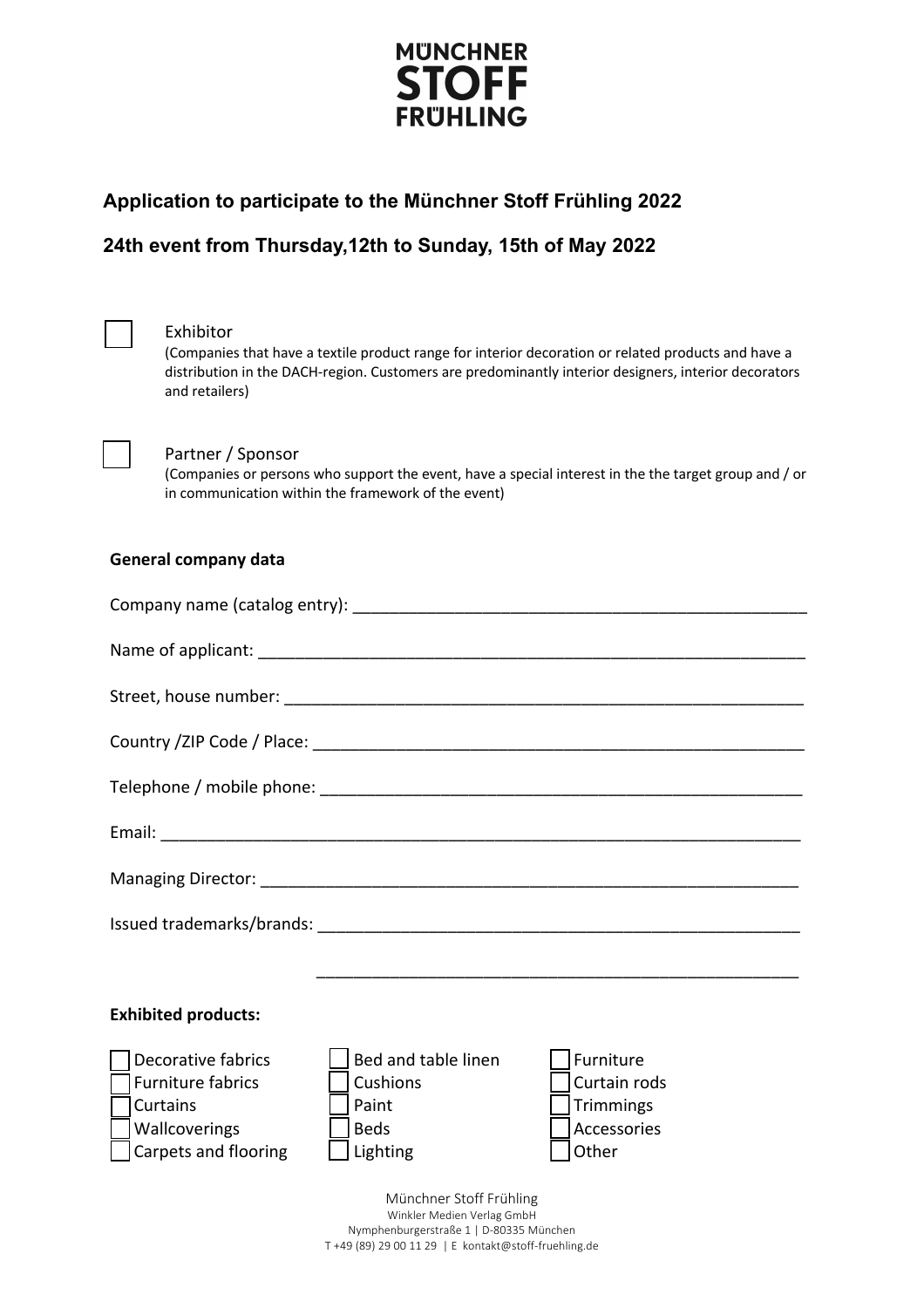

| Correspondence address (only if different from the company address) |  |  |  |
|---------------------------------------------------------------------|--|--|--|
|                                                                     |  |  |  |

| Invoice address (only if different from the company address)                        |                                                       |  |  |
|-------------------------------------------------------------------------------------|-------------------------------------------------------|--|--|
|                                                                                     |                                                       |  |  |
|                                                                                     |                                                       |  |  |
|                                                                                     |                                                       |  |  |
|                                                                                     |                                                       |  |  |
|                                                                                     |                                                       |  |  |
|                                                                                     |                                                       |  |  |
| VAT-ID-No.: ___________________________________                                     |                                                       |  |  |
| Contact persons (please tick, for inclusion in the general email distribution list) |                                                       |  |  |
|                                                                                     |                                                       |  |  |
|                                                                                     |                                                       |  |  |
|                                                                                     |                                                       |  |  |
|                                                                                     |                                                       |  |  |
|                                                                                     | Münchner Stoff Frühling<br>Winkler Medien Verlag GmbH |  |  |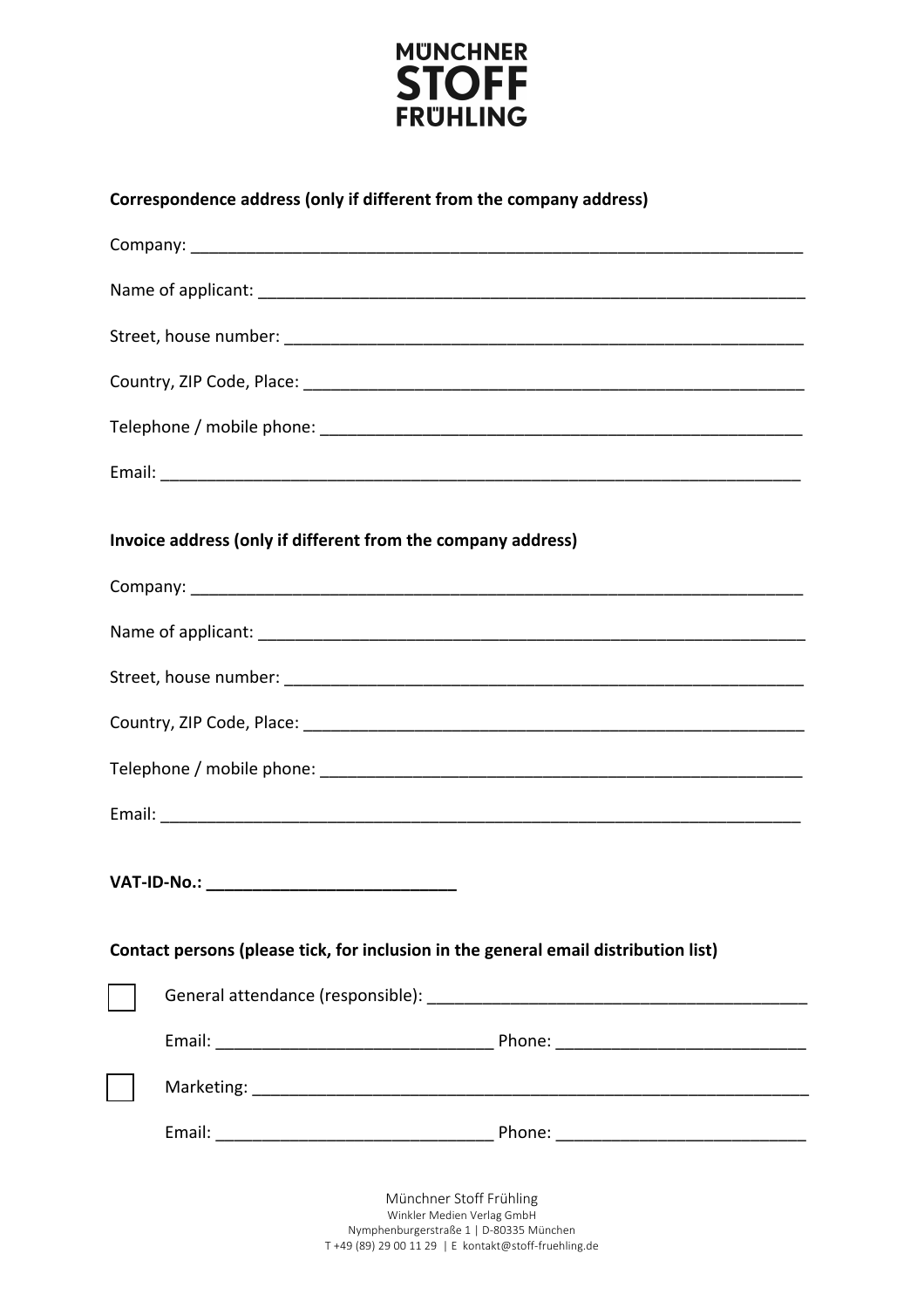

| During the event:                                                                                                                                   |  |
|-----------------------------------------------------------------------------------------------------------------------------------------------------|--|
|                                                                                                                                                     |  |
|                                                                                                                                                     |  |
| Information on the exhibition space:                                                                                                                |  |
| I have a permanent showroom in the center of Munich                                                                                                 |  |
| I have a temporary showroom in the center of Munich                                                                                                 |  |
|                                                                                                                                                     |  |
| I need a temporary exhibition space during the event                                                                                                |  |
| I have taken note of the organizer's general conditions of participation. These can be<br>found in the appendix and at www.winkler-online.de/media. |  |
|                                                                                                                                                     |  |
| Date: ___________________________                                                                                                                   |  |
|                                                                                                                                                     |  |
|                                                                                                                                                     |  |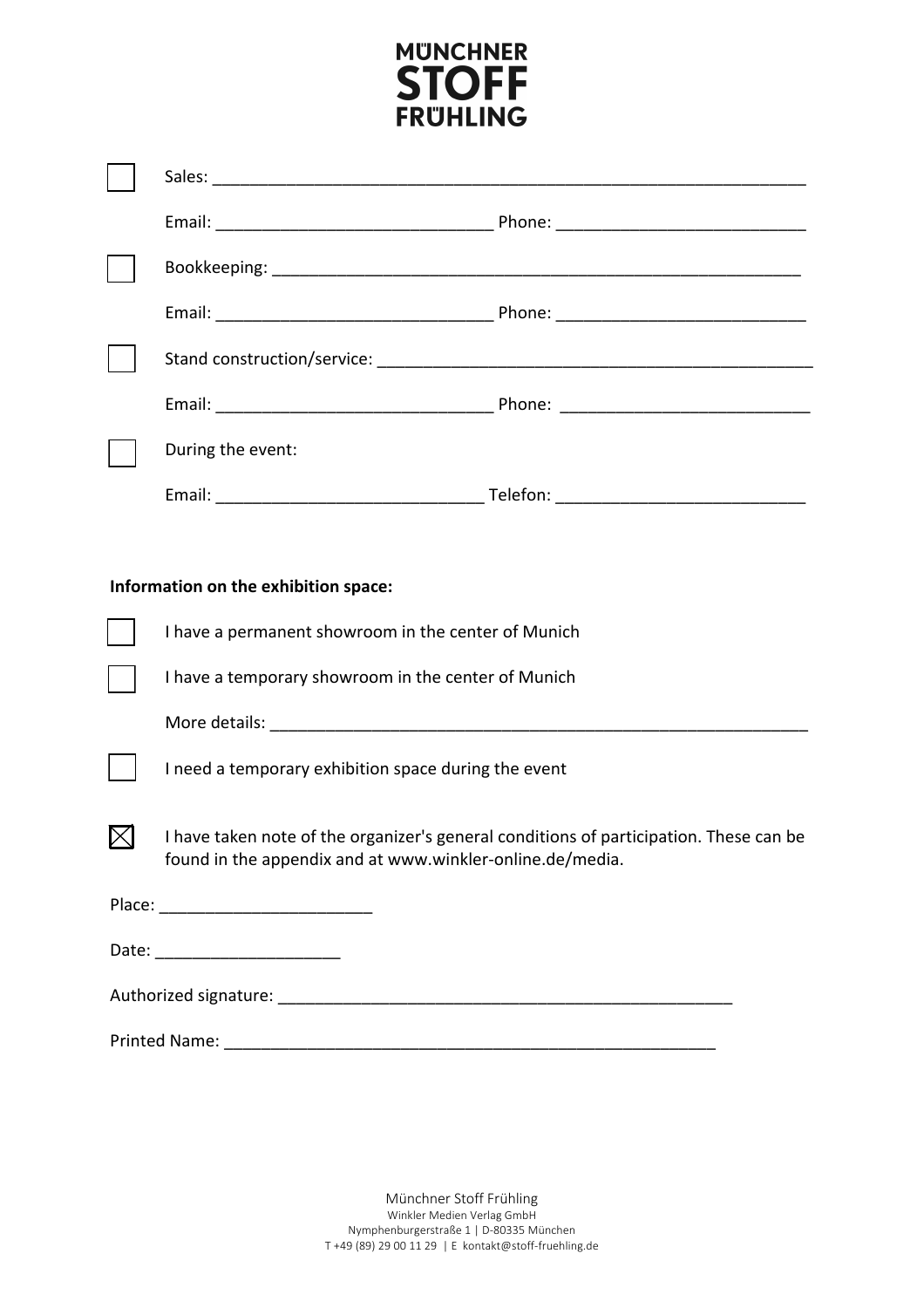

# **Participation fees 2022**

**(Please tick in the relevant box!)**

### **Application until February, 28, 2022**

|                 | Exhibitor and member of MSF e.V. (additional discount 20%)  € 3,840                                                                                                                                                                                                                                                                                  |
|-----------------|------------------------------------------------------------------------------------------------------------------------------------------------------------------------------------------------------------------------------------------------------------------------------------------------------------------------------------------------------|
|                 | Discounts such as early bird discounts or as compensation for shortened cancellation in 2020 are<br>included in the fees and agreed with MSF e.V.                                                                                                                                                                                                    |
| <b>Optional</b> |                                                                                                                                                                                                                                                                                                                                                      |
|                 | One-time registration fee for new exhibitors (only in the 1st year) $\epsilon$ 1,1000                                                                                                                                                                                                                                                                |
|                 |                                                                                                                                                                                                                                                                                                                                                      |
|                 | Independent communicative presentation and naming of an additional brand / sub-brand of the<br>participant on the website of the event in the social media channels and in all communication before,<br>during and after the event                                                                                                                   |
|                 |                                                                                                                                                                                                                                                                                                                                                      |
|                 | Additional publication of product images and texts on the website:                                                                                                                                                                                                                                                                                   |
|                 | - Six product images including text<br>- Possibility of uploading two company videos<br>- Company portrait, plus company logo, home address, including email, etc.<br>- Trademark Directory                                                                                                                                                          |
|                 | Additional editorial publication in pictures and text on Instagram and Facebook:                                                                                                                                                                                                                                                                     |
|                 | - 1 PR article embedded in an MSF newsletter (17,090 subscribers)<br>- 2 social media post (Instagram and Facebook)                                                                                                                                                                                                                                  |
|                 |                                                                                                                                                                                                                                                                                                                                                      |
|                 | Before or during the MSF, the organizer organizes an individual photo shoot by a professional<br>photographer up to 2 hours from the exhibition area and/or employees of the exhibitor. The<br>recordings can be used for the company's own PR communication for 1 year. Upon request, the<br>organizer will put a selection on the event's website. |
|                 |                                                                                                                                                                                                                                                                                                                                                      |
|                 | Search and successful mediation of an exhibition space that is not offered and rented by the organizer.<br>It will be charged once based on the effort.                                                                                                                                                                                              |